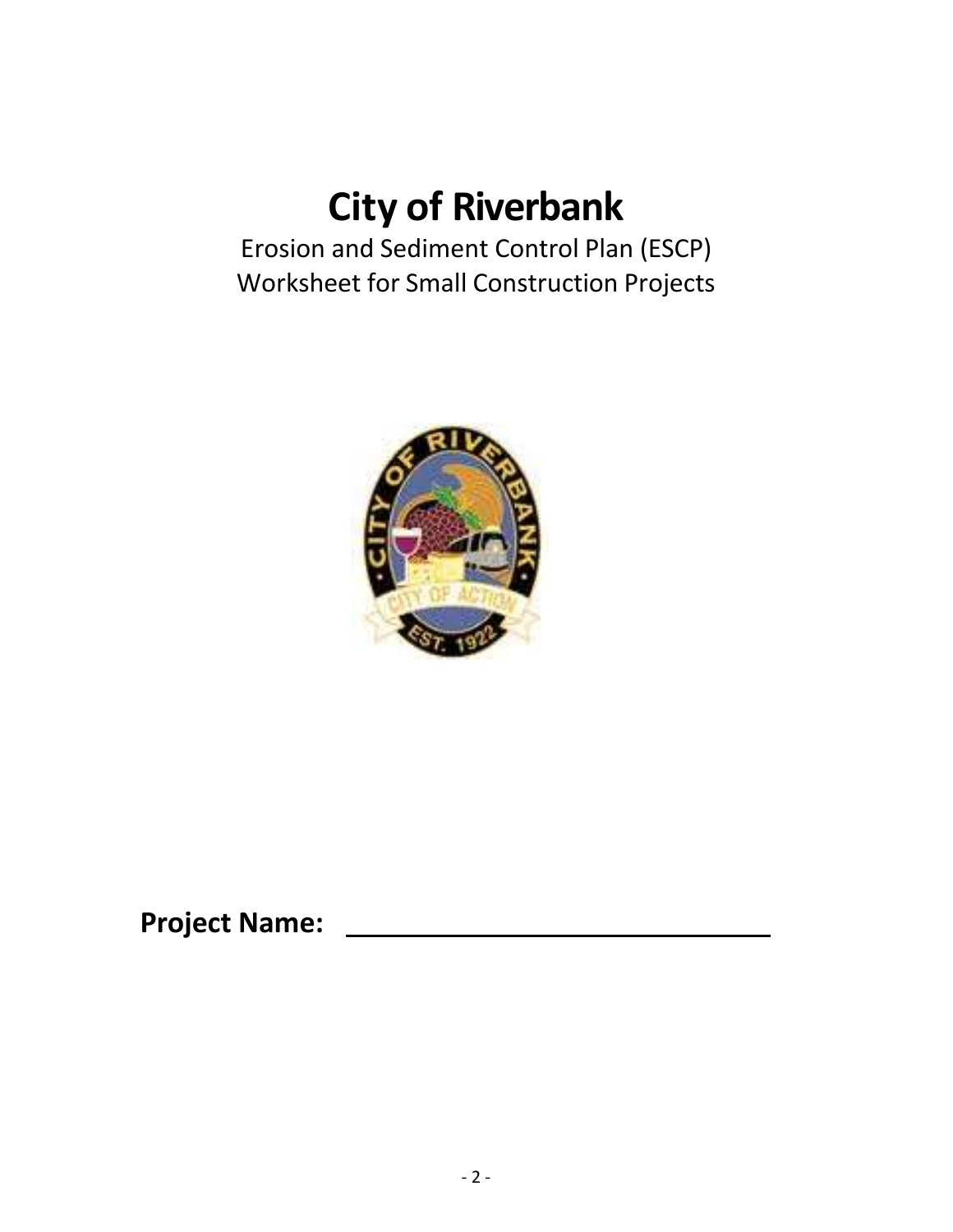## *What is this document for?*

The City's Phase II MS4 NPDES General Permit issued by the State Water Board to the City, requires the City to develop and maintain a program to assure that sediment and other pollutants from construction activities do not flow into the City's storm water drainage system and, subsequently, impact local receiving waters. The City's Permit requires the City to require the owner of any construction project having soil disturbance to submit an Erosion and Sediment Control Plan (ESCP). The ESCP must identify potential sources of erosion and sedimentation associated with the project and identify the control measures (best management practices or BMPs) used to prevent erosion and control sedimentation within the project. This document is a worksheet to assist owners of small projects to determine appropriate control measures for their project.

## *Who is required to complete this document?*

All construction projects that have soil disturbance and pass through plan check or the City's permitting process must develop an ESCP. Projects having more than 1 acre of soil disturbance or those projects that are part of a larger common plan may be required to comply with the State Water Board's Construction General Permit (CGP), which requires the development of a Storm Water Pollution Prevention Plan (SWPPP). For these larger projects, the CGP-required SWPPP may be submitted in lieu of the ESCP. For all other projects (small projects) having less than 1 acre of soil disturbance or those that qualify for a waiver or exemption from the CGP, they must submit an ESCP using this worksheet.

## *What is required in this document?\_*

This worksheet requires basic project and contact information, as well as, basic site information including location, status, approximate start and end dates and the area of soil disturbance.

The Best Management Practices (BMPs) that will be used during construction are also required to be identified.

A basic site map showing the project boundaries, adjacent streets, storm drain inlets, placement of BMPs, and where construction work will be occurring is required to be included.

#### BMPs, as defined on the US

Environmental Protection Agency's (EPA) website, is "*a term used to describe a type of water pollution control. Storm water BMPs are techniques, measures or structural controls used to manage the quantity and improve the quality of storm water runoff. The goal is to reduce or eliminate the contaminants collected by storm water as it moves into streams and rivers.*"

For more details on BMPs please visit the California Storm Water Quality Association's website at: [www.casqa.org/resources/bmp-handbooks](http://www.casqa.org/resources/bmp-handbooks)

or Caltrans's website at: [www.dot.ca.gov/hq/construc/stormwater/manuals.htm](http://www.dot.ca.gov/hq/construc/stormwater/manuals.htm)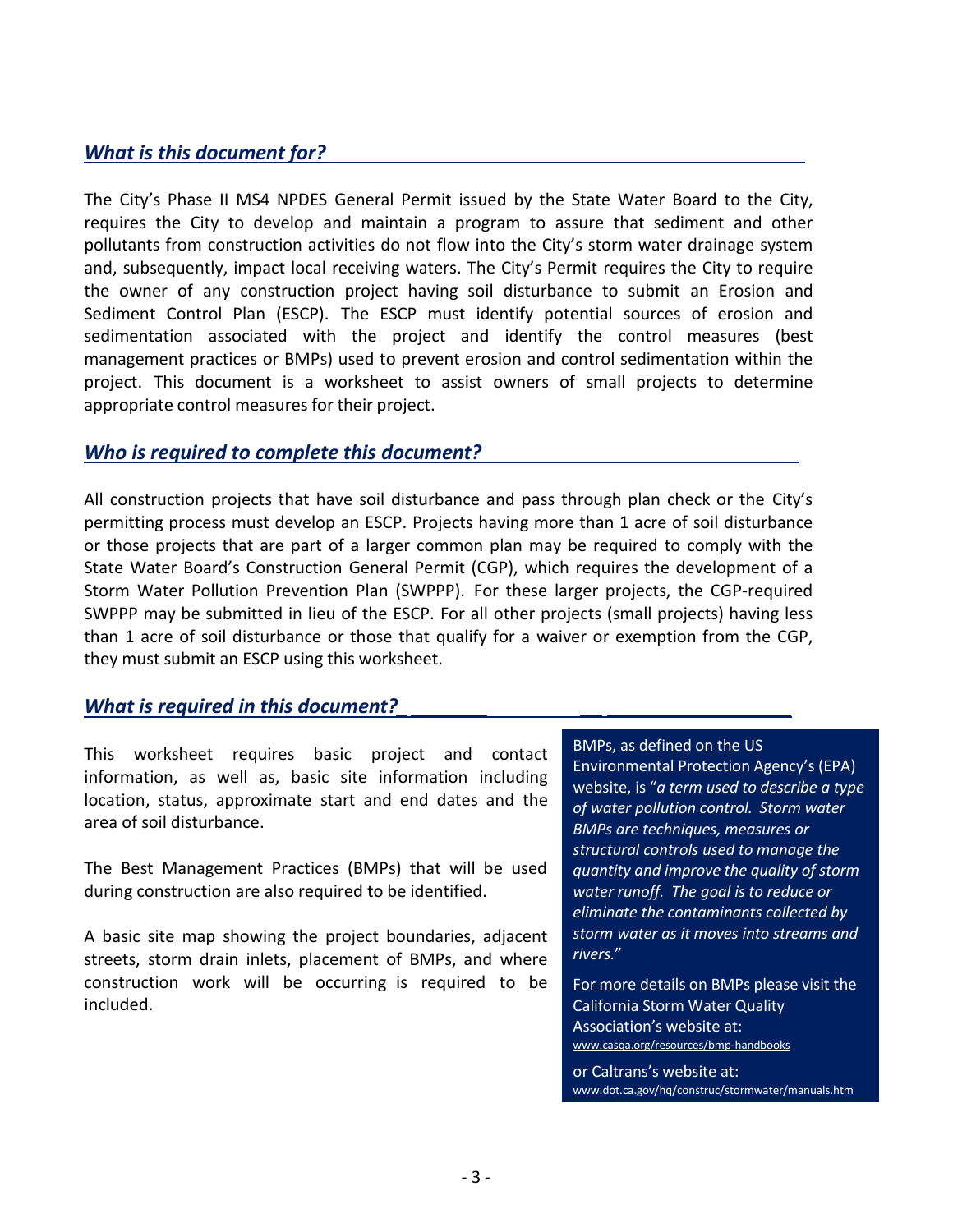# **1 Project Information**

| <b>Project Name:</b>            |  |
|---------------------------------|--|
| Project Address:                |  |
| Project Size:                   |  |
| (Indicate sq. ft. or acres)     |  |
| <b>Anticipated Construction</b> |  |
| <b>Start Date:</b>              |  |
| <b>Anticipated Construction</b> |  |
| End Date:                       |  |
| Approximate Soil                |  |
| Disturbance:                    |  |
| (Indicate sq. ft or acres)      |  |
| Number of Storm Drain           |  |
| Inlets within 50 ft. of the     |  |
| soil disturbance.               |  |

# **2 Owner Information**

| Name:         |  |
|---------------|--|
| Address:      |  |
| Phone Number: |  |
| Email:        |  |

# **3 Contractor Information**

| Name:                |  |
|----------------------|--|
| <b>Company Name:</b> |  |
| Address:             |  |
| Phone Number:        |  |
| Email:               |  |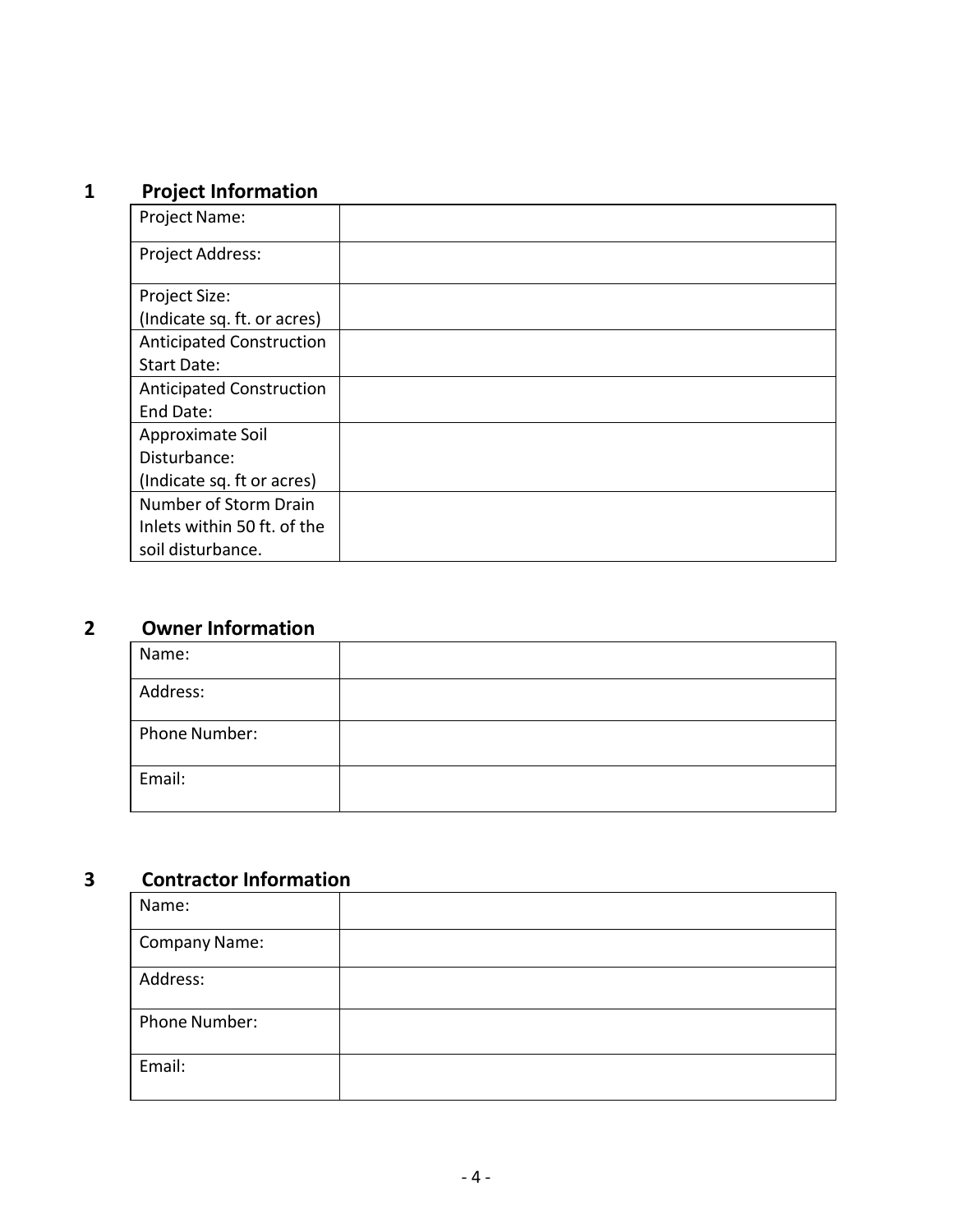## **4 Best Management Practices**

## **4.1 Run-On Control BMPs**

When surface flow of storm water runoff is allowed to pass through disturbed soils at an active construction project it can mobilize sediment and carry it into the municipality's storm drainage system and into the local receiving waters. This results in deposition of sediment in the municipal drainage system which causes more frequent maintenance and can cause flooding. The sediment is also harmful to the local waterways.



| Does storm water have the potential to run-on to the construction      | $\Box$ Yes |
|------------------------------------------------------------------------|------------|
| site?                                                                  | □ No       |
| If yes, will storm water surface flow be diverted around any disturbed | $\Box$ Yes |
| soil areas? Show how it will be diverted on the site map.              | ∩ No       |

## **4.2 Erosion Control BMPs**

The definition of erosion is the detachment of soil particles. These particles can become detached by rain, wind, or construction activity. Although construction, by nature, disturbs soil. It is vital to place a temporary or permanent covering over disturbed soil as soon as possible. Projects are not allowed to leave areas of exposed soil that do not have a cover. On the table below and on the site map show how you will prevent erosion at your project.

| CASQA<br>Fact<br>Sheet | <b>BMP Name</b>                                                                                               | <b>BMP</b><br>Selected?<br>(Check Box) | Describe the BMP to be implemented.<br>If not used, state the reason why. |
|------------------------|---------------------------------------------------------------------------------------------------------------|----------------------------------------|---------------------------------------------------------------------------|
| $EC-1$                 | Scheduling (work will be conducted during the dry season)                                                     |                                        |                                                                           |
| $EC-2$                 | Preservation of Existing Vegetation (existing vegetated areas will<br>not be disturbed)                       |                                        |                                                                           |
| $EC-4$                 | Area to be vegetated with landscaping, turf, or hydroseeding                                                  |                                        |                                                                           |
| $EC-7$                 | Temporary Erosion Control using an erosion control blanket or<br>geotextile                                   |                                        |                                                                           |
| $EC-6$ &<br>$EC-8$     | Area covered with a temporary or permanent mulch including<br>straw, wood, compost, hydromulch, or equivalent |                                        |                                                                           |
| $EC-16$                | Non-Vegetated Stabilization (covered with aggregate, paving,<br>permanent structures / surfaces)              |                                        |                                                                           |
| $WE-1$                 | Wind Erosion Control (kept moist to prevent wind erosion)                                                     |                                        |                                                                           |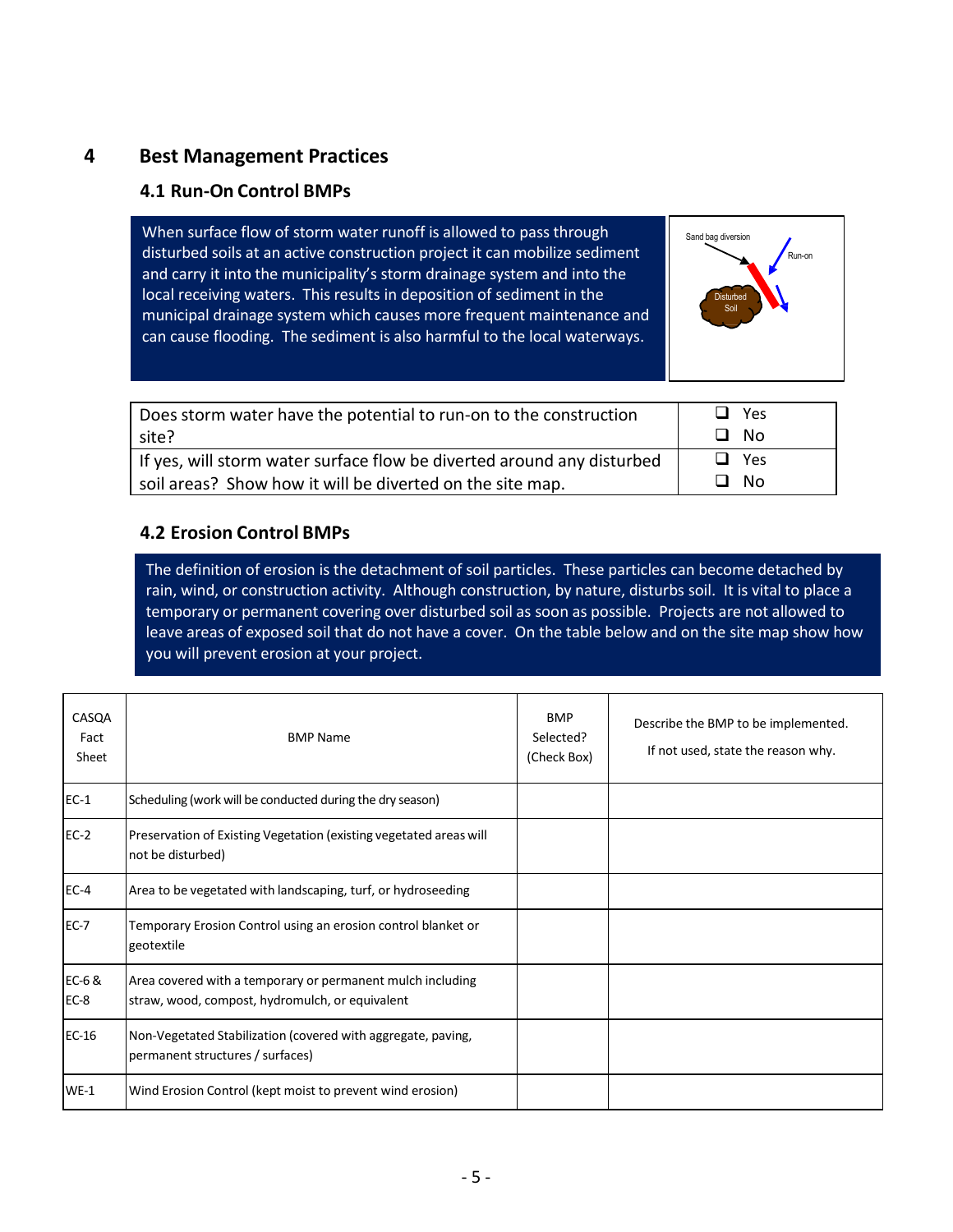#### **4.3 Temporary Sediment Control BMPs**

Sediment control is accomplished by two ways. First, giving sediment every opportunity to settle out of storm water runoff while still on the project. Second, remove sediment from surfaces that has been carried or tracked off site before it enters the municipal drains. Each project must have effective perimeter sediment control. Drain inlets within 50 feet of the project must be protected. Any visible track out or sedimentation onto municipal property must be removed as soon as possible. On the table below and on the site map show how you will control sediment at your project.

| CASQA<br>Fact<br>Sheet | <b>BMP Name</b>                                                                                                                                                                                                        | <b>BMP</b><br>Selected?<br>(Check Box) | Describe the BMP to be implemented.<br>If not used, state the reason why. |
|------------------------|------------------------------------------------------------------------------------------------------------------------------------------------------------------------------------------------------------------------|----------------------------------------|---------------------------------------------------------------------------|
| $SE-1$                 | <b>Temporary Silt Fence</b>                                                                                                                                                                                            |                                        |                                                                           |
| SE-2 or<br>$SE-3$      | Sediment basin or trap (all or some of the storm water drains to a<br>retention pond or basin where sediment can settle out)                                                                                           |                                        |                                                                           |
| $SE-5$                 | Temporary Fiber Rolls / Straw Wattles                                                                                                                                                                                  |                                        |                                                                           |
| SE-6 or<br>$SE - 8$    | Temporary Gravel Bag Berm or Sand Bag Barrier                                                                                                                                                                          |                                        |                                                                           |
| $SE-7$                 | Street Sweeping (inspect roads and sidewalks daily and sweep as<br>necessary)                                                                                                                                          |                                        |                                                                           |
| MS4<br>Standard        | Curb cutback (maintain a minimum of 4 inches of elevation<br>difference between the disturbed soil and the top of the existing<br>curb, sidewalk, or paved surface)                                                    |                                        |                                                                           |
| <b>SE-10</b>           | Temporary Drain Inlet Protection (mandatory for any DI's within<br>50 feet of the project)                                                                                                                             |                                        |                                                                           |
| SE-13                  | Compost Socks / Biofilter Bags                                                                                                                                                                                         |                                        |                                                                           |
| MS4<br>Standard        | Stabilized Construction Exit - Constructed with aggregate at the<br>project owner's specification, but it must be effective in<br>controlling trackout.                                                                |                                        |                                                                           |
| $TC-2$                 | <b>Stabilized Construction Roadways</b>                                                                                                                                                                                |                                        |                                                                           |
| <b>WM-03</b>           | Stockpile Management (stockpiles that have not been actively<br>used in the last 14 days must be covered with an erosion control<br>blanket or plastic sheeting and contained with a fiber roll or gravel<br>bag berm) |                                        |                                                                           |